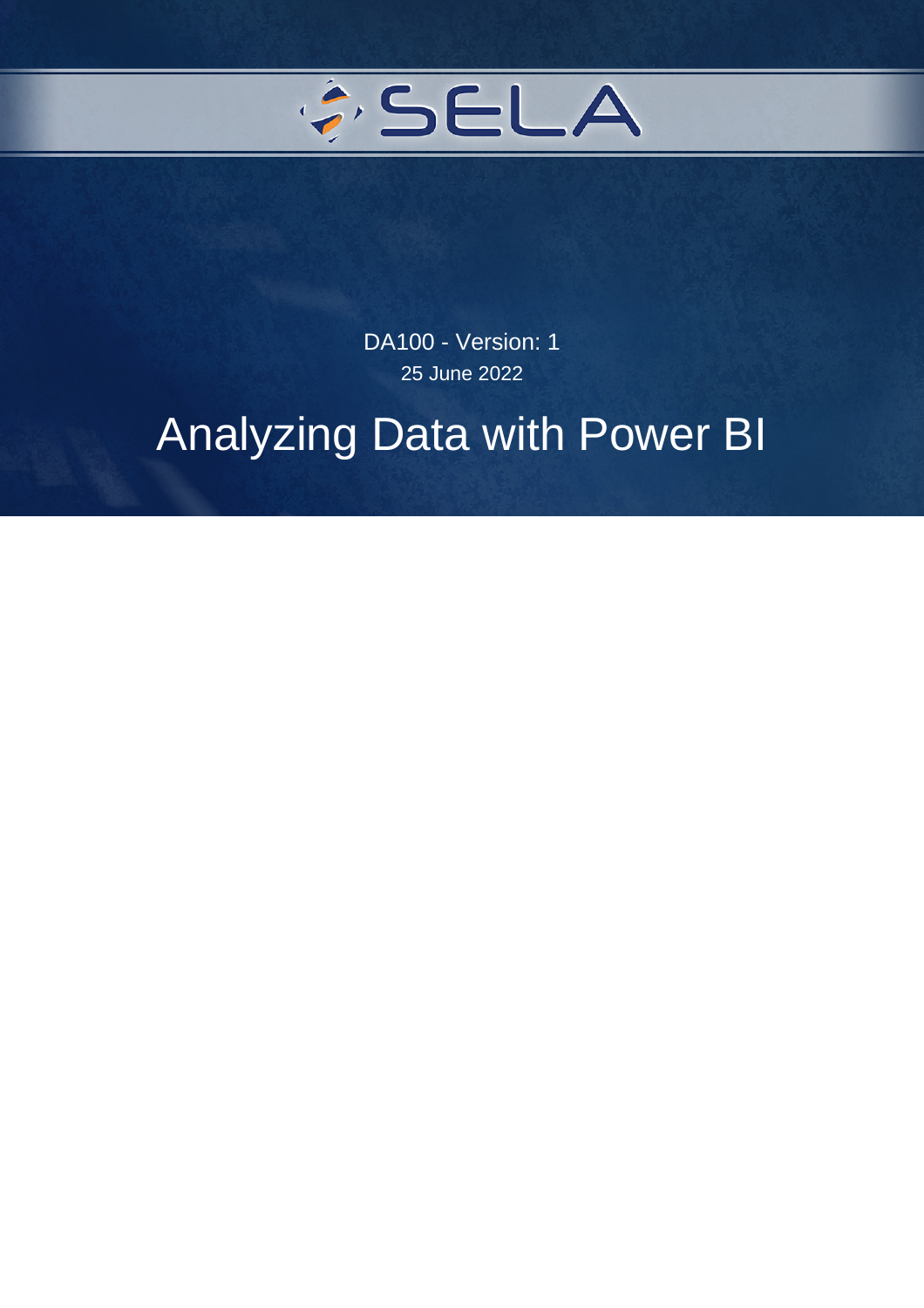

## Analyzing Data with Power BI  $\overline{a}$

DA100 - Version: 1

# **4 days Course**

#### Description: Ĩ

This course will discuss the various methods and best practices that are in line with business and technical requirements for modeling, visualizing, and analyzing data with Power BI. The course will also show how to access and process data from a range of data sources including both relational and non-relational data. This course will also explore how to implement proper security standards and policies across the Power BI spectrum including datasets and groups. The course will also discuss how to manage and deploy reports and dashboards for sharing and content distribution. Finally, this course will show how to build paginated reports within the Power BI service and publish them to a workspace for inclusion within Power BI.

#### Intended audience: ľ

The audience for this course are data professionals and business intelligence professionals who want to learn how to accurately perform data analysis using Power BI. This course is also targeted toward those individuals who develop reports that visualize data from the data platform technologies that exist on both in the cloud and on-premises.

#### Prerequisites: Į

Understanding core data concepts. Knowledge of working with relational data in the cloud. Knowledge of working with non-relational data in the cloud. Knowledge of data analysis and visualization concepts.

#### Objectives: Ĭ

Ingest, clean, and transform data Model data for performance and scalability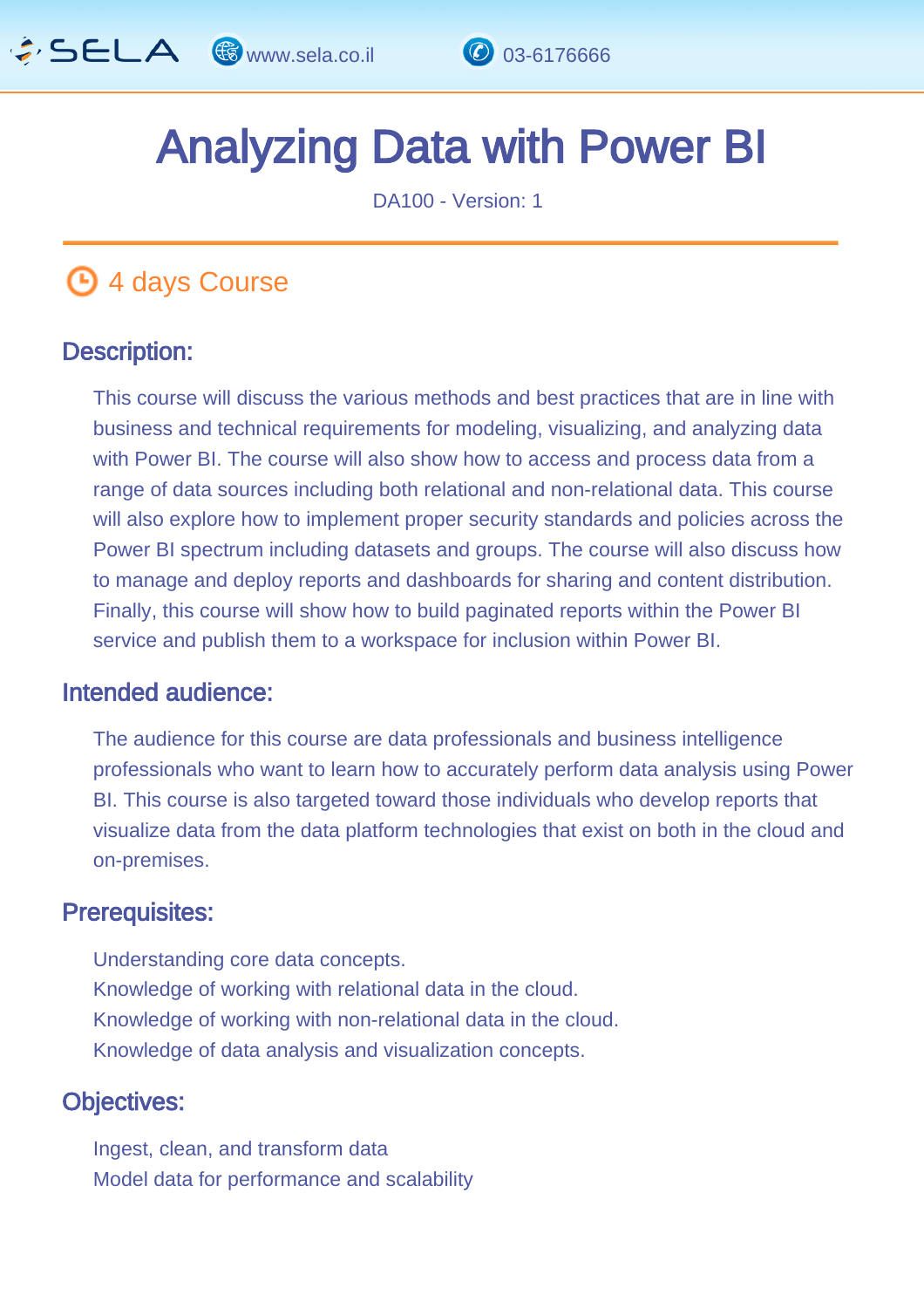

Design and create reports for data analysis Apply and perform advanced report analytics Manage and share report assets Create paginated reports in Power BI

Topics: J.

### Module 1: Get Started with Microsoft Data Analytics

- Data Analytics and Microsoft
- Getting Started with Power BI

### Module 2: Prepare Data in Power BI

- Get data from various data sources
- Optimize performance
- Resolve data errors

### Module 3: Clean, Transform, and Load Data in Power BI

- Data shaping
- Enhance the data structure
- Data Profiling

#### Module 4: Design a Data Model in Power BI

- Introduction to data modeling
- Working with tables
- Dimensions and Hierarchies

### Module 5: Create Model Calculations using DAX in Power BI

- Introduction to DAX
- DAX context
- Advanced DAX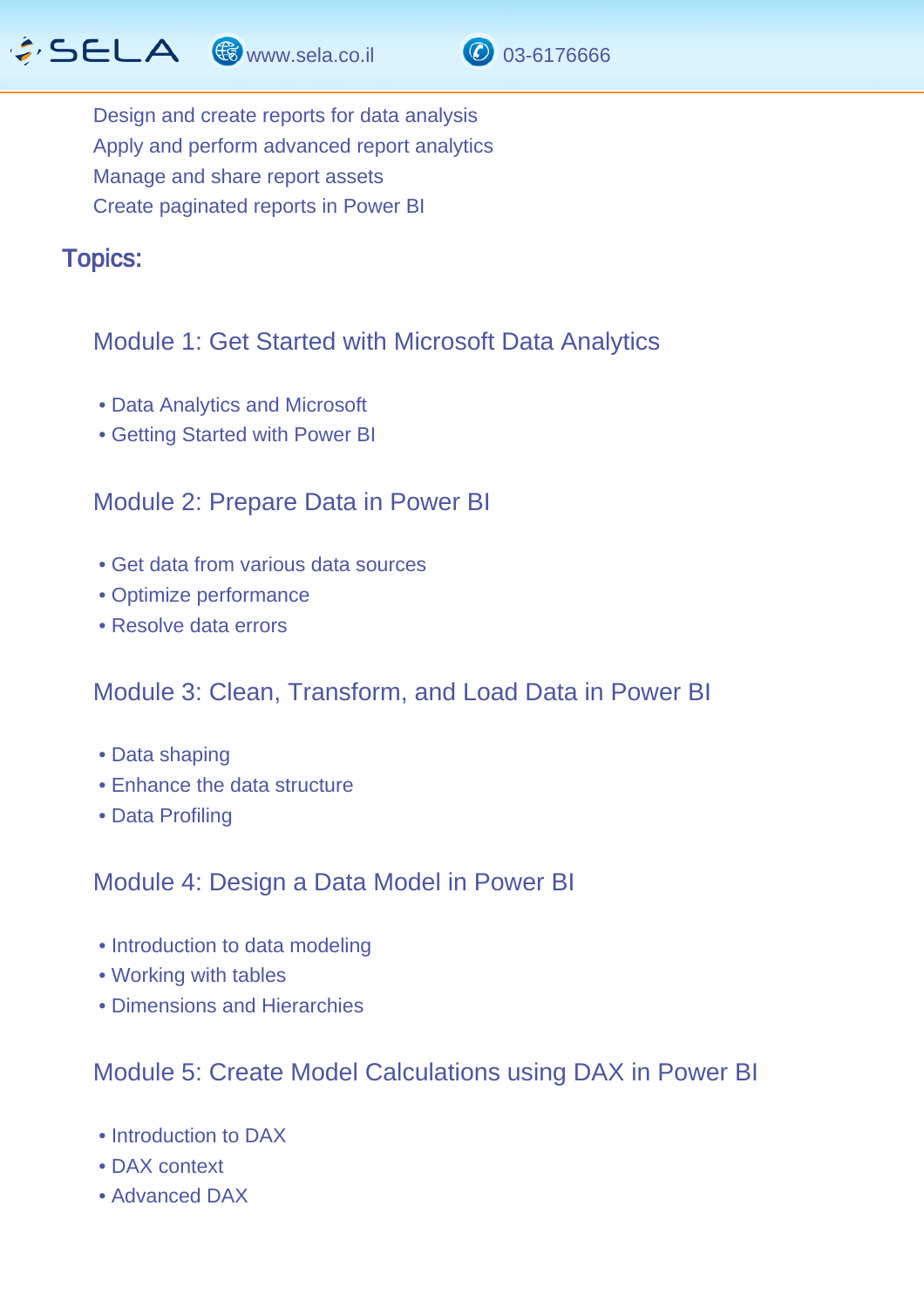

#### Module 6: Optimize Model Performance

- Optimze the model for performance
- Optimize DirectQuery Models
- Create and manage Aggregations

#### Module 7: Create Reports

- Design a report
- Enhance the report

#### Module 8: Create Dashboards

- Create a Dashboard
- Real-time Dashboards
- Enhance a Dashboard

### Module 9: Create Paginated Reports in Power BI

- Paginated report overview
- Create Paginated reports

#### Module 10: Perform Advanced Analytics

- Advanced Analytics
- Data Insights through AI visuals

#### Module 11: Create and Manage Workspaces

- Creating Workspaces
- Sharing and Managing Assets

#### Module 12: Manage Datasets in Power BI